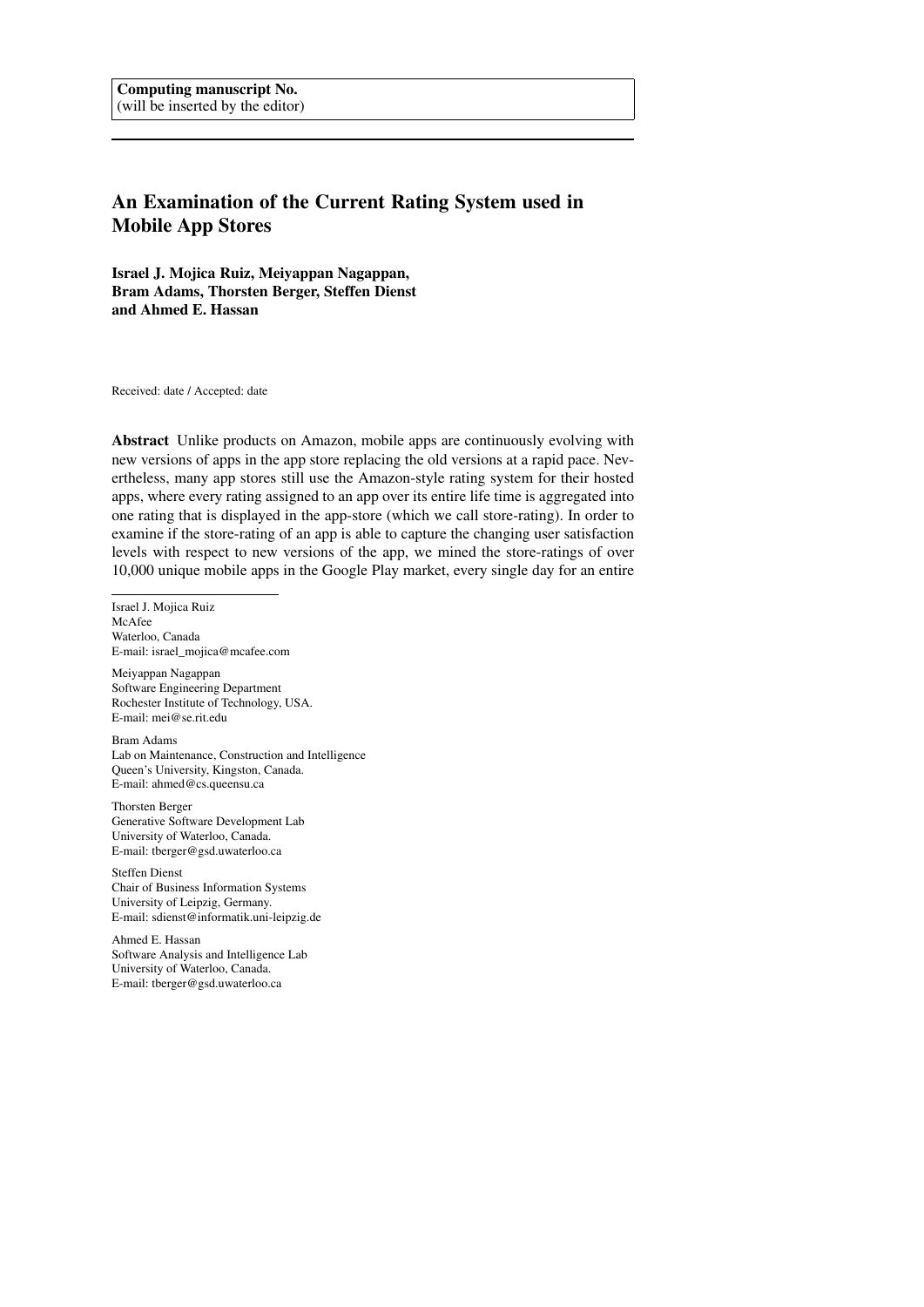year. We find that many apps do increase their version-to-version rating, while the store-rating of an app is resilient to fluctuations once an app has gathered a substantial number of raters. Therefore, we conclude that the current store-rating of apps is not dynamic enough to capture the changing user satisfaction levels associated with the evolving nature of apps. This resilience is a major problem that can discourage developers from improving the quality of their app.

Keywords Mobile apps · Android · Google Play · review systems · rating

#### <span id="page-1-3"></span>1 Introduction

Mobile-apps (apps) are applications running on mobile devices such as smartphones or tablets. Downloads of mobile apps across all platforms (*e.g.*, iOS, Blackberry, and Android) are expected to cross 300 Billion by 2016, and the revenues are expected to grow to \$74 billion by 2017 [\(Louis Columbus, 2013\)](#page-11-0). The mobile app industry is centered around the concept of app-stores, such as the Google Play app-store<sup>[1](#page-1-0)</sup> and Apple's App Store<sup>[2](#page-1-1)</sup>, which act as distribution platforms similar to Amazon.com for books<sup>[3](#page-1-2)</sup> by centralizing sales of thousands of mobile apps.

Similar to buying books from Amazon.com, users can download apps from the app-stores, and also rate their experience in using the app with a scale of 1 up to 5 stars. Studies in other types of online markets such as online bookstores (*e.g.* Amazon.com), have analyzed the influence of such ratings on a customer's decision to acquire a product [\(Chevalier and Mayzlin, 2006;](#page-10-0) [Zacharia et al, 1999\)](#page-11-1). Similar to online bookstores, in app-stores, users of apps are influenced (among other factors) when deciding to acquire an app, by the rating of an app. Recent research shows that such ratings have a high correlation with download counts, a key measure of success for a mobile app [\(Harman et al, 2012\)](#page-11-2).

However, there is a key difference between mobile apps and books (or other products that have a similar rating system): an app can be updated to a new version in a very short time period (e.g., apps updated on a weekly basis are not uncommon in the Google Play market), whereas books or other products take more time and are often released as a new product, and not just as a new version of an old product. Despite this difference, app-stores still use the same static rating system to help new users differentiate the apps that have high or low satisfaction levels among current users.

The ability to update apps, therefore, makes the current rating system insufficient. Four of the five most popular app-stores (Google Play, Amazon Appstore, BlackBerry Appworld, and Microsoft Marketplace), report only a cumulative average, which is calculated by aggregating the user ratings from all versions of the app taken together. Henceforth, in this paper we will call the cumulative average as *'Store-rating of an app'*, since this is the rating that is displayed in the app stores for each app. Due to the aggregation present in the store-rating of an app, the rating assigned to a particular version of the app is unavailable to the end user. Therefore, an end user could be

<span id="page-1-2"></span><sup>3</sup> Amazon: www.[amazon](www.amazon.com).com

<span id="page-1-0"></span><sup>1</sup> Google Play app-store: play.google.[com/store/apps](play.google.com/store/apps)

<span id="page-1-1"></span><sup>2</sup> Apple's App Store: www.apple.[com/iphone/apps-for-iphone](www.apple.com/iphone/apps-for-iphone)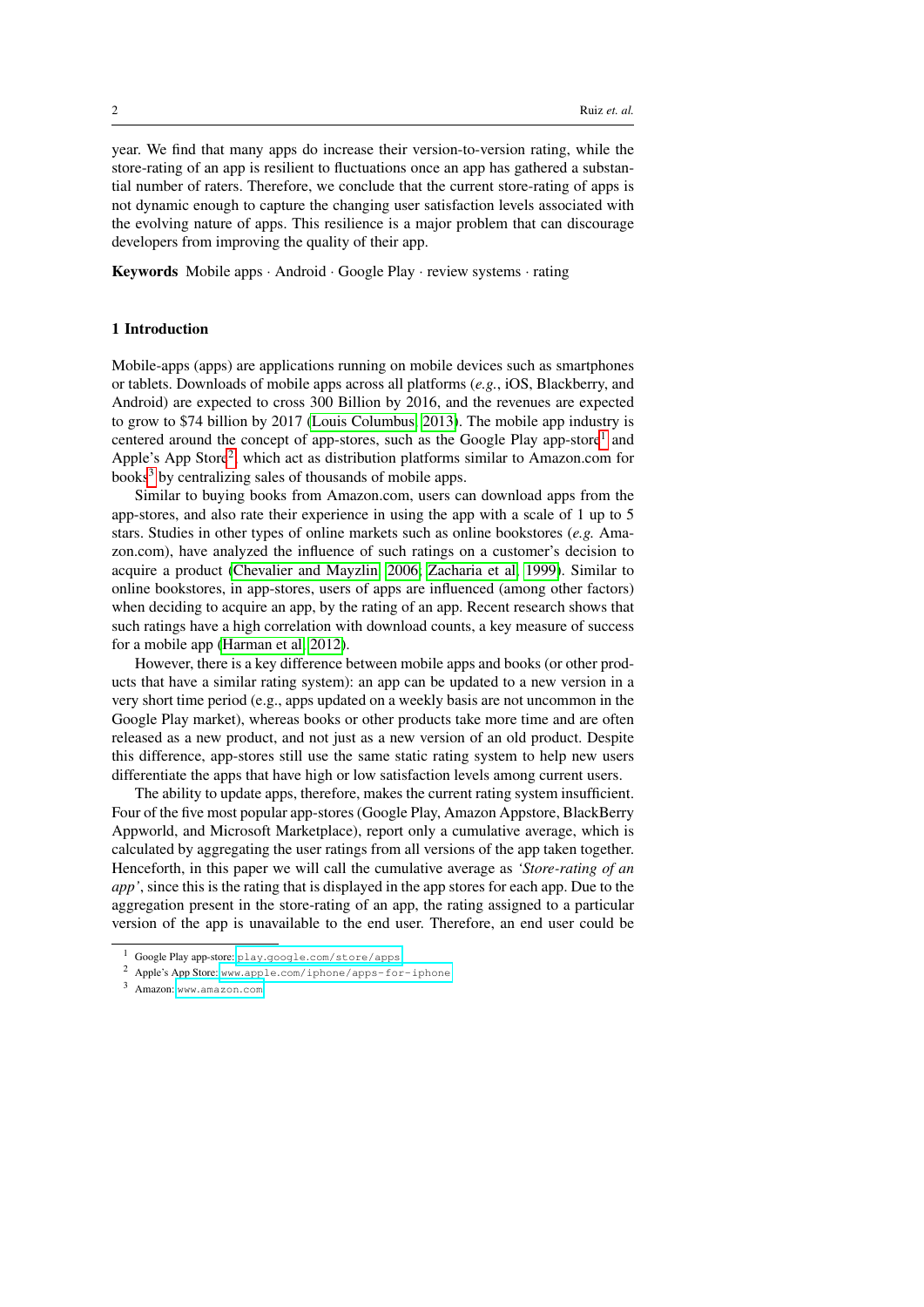downloading a version of the app that can be worse or better than what the storerating might imply.

Therefore, in this paper we study the rating system used by one such app-store (Google Play) by mining the store-ratings of free-to-download mobile apps in the store during 2011 (10K+ unique apps in total), to highlight the issues with the storerating of an app. We find that, *store-ratings are very resilient* - Once a substantial number of users have rated an app, the app's store-rating is resilient to fluctuations since it is based on the average over all the ratings in its entire lifetime. Hence, due to this fact, for apps with a large number of raters, we find that it is very difficult to move their store-rating (i.e., the displayed rating) up or down. Therefore, even after releasing an improved version of an app, it might be very difficult for an app to have a good store-rating if it has been given a poor rating by a substantial number of users before, and vice-versa.

The resilience of store-ratings is a major problem that can discourage developers from improving the app since the rating system cannot factor in recent improvements into the store-ratings. This resilience might also make developers less careful since botched releases will not have a major impact on their store-rating. On the other hand, this resilience might also encourage developers of well-established apps to experiment since any user discontent can be absorbed by their already high store-rating.

Overall, our study highlights the need for a careful re-thinking of the rating system used today by app-stores.

#### 1.1 Paper Organization

The rest of the paper is organized as follows. Section [2](#page-2-0) presents the data used in our study and some background information on the store-rating of apps. Section [3](#page-4-0) presents the results of our study. Then, Section [4](#page-8-0) outlines the threats to validity, and Section [5](#page-9-0) discusses related work. Finally, Section [6](#page-9-1) concludes the paper.

#### <span id="page-2-0"></span>2 Background and Data Sources

To set the stage of our case study, we describe the rating mechanism used in in our case study, and our sources of data.

#### 2.1 Mobile Apps and Ratings

App-stores commonly employ simple rating mechanisms. In at least five of the most popular and largest app-stores, including Apple's App Store, Google Play, Windows Phone Store, Amazon Appstore, and Blackberry Appworld, the store-rating of an app is represented as a number of "stars" from 1 up to 5, aggregated from individual user ratings.

In our case study subject Google Play, the store-rating of an app is the cumulative average of all individual user ratings given to the app over all the versions (i.e., the entire life time of the app in the app store). For example, if two users gave 3 stars to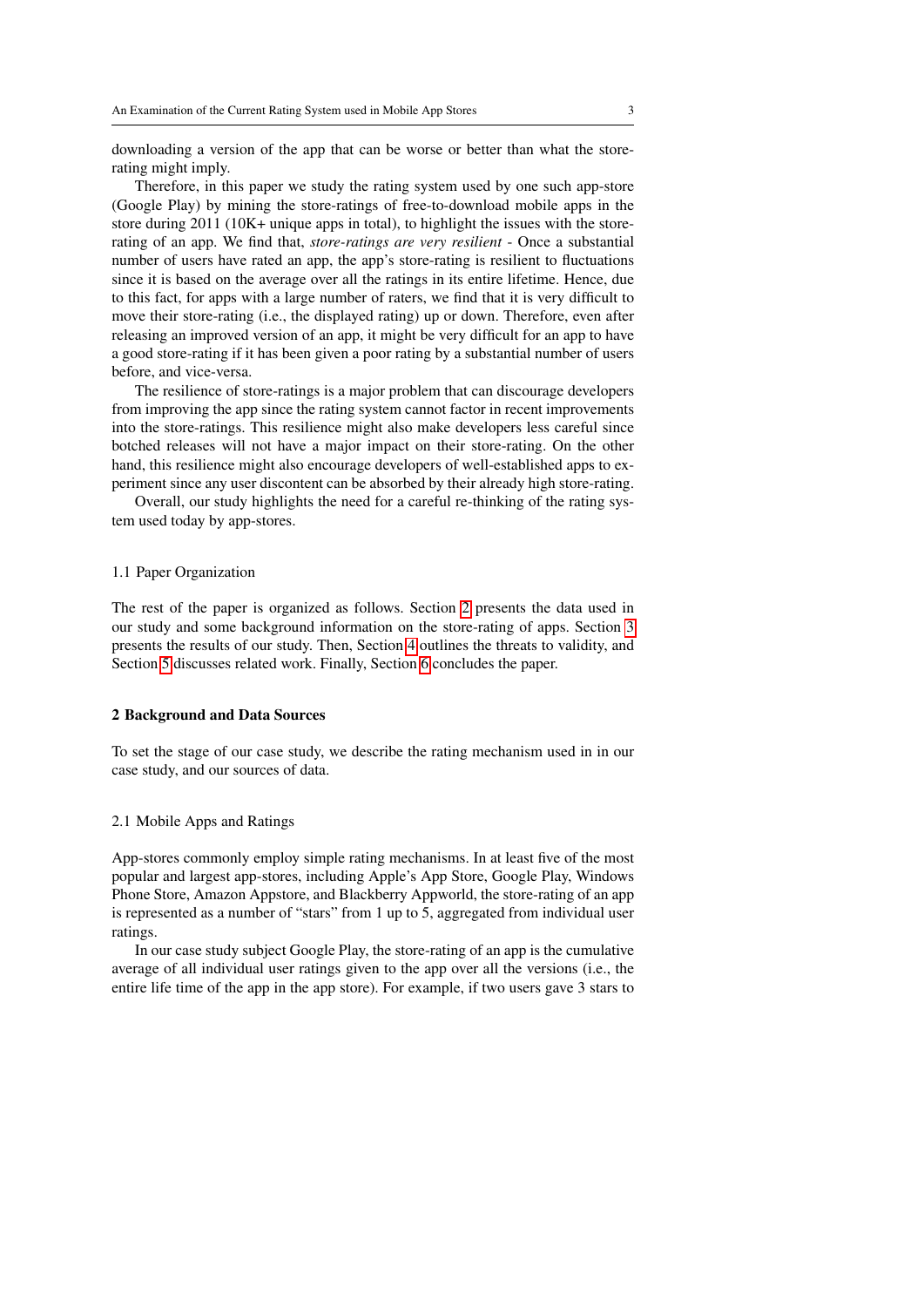version 1 of an app, and five users give 4 stars to version 2, then the app's store-rating is  $\frac{2*3+5*4}{2+5}$  = 3.7. Four of the five largest app stores (Apple's App Store being the exception) only display the aggregated average as the store-rating for each app.

#### 2.2 Data Source

Our study analyzes ratings of the free apps<sup>[4](#page-3-0)</sup> that were available in Google Play throughout 2011. We chose Google Play as it is—next to Apple's App Store—one of the two largest app-stores in existence today, and we were able to extract the storerating and the number of people who have rated an app for every version of an app. We believe that our selection is representative, and that our results also apply to other app-stores since they follow a similar rating system.

The dataset was extracted previously by two of the authors of this paper by crawling Google Play throughout 2011. This resulted in 242,089 app versions of 131,649 mobile apps. See a technical note [\(Dienst and Berger, 2012\)](#page-10-1) for further details.

Since Google can adjust ratings in case of fraud<sup>[5](#page-3-1)</sup>, or in order to assign a rating to unrated apps<sup>[6](#page-3-2)</sup>, we had to sanitize our data to eliminate anomalies in ratings, such as the cases where the total number of raters in a later version was less than the total number of raters in an earlier version. 3,891 versions of 3,454 apps had this issue. After filtering out apps with anomalous ratings, we ended up with 238,198 versions of 128,195 apps.

The store-rating of apps with few raters are not reliable, since the developers and their friends could have rated the app highly. Such apps could be very good apps, but we cannot be sure of it. [\(Whitby et al, 2004\)](#page-11-3) present a statistical filtering technique to exclude unfair ratings of each individual user. We also observed such a rater bias phenomenon, and we performed filtering on our dataset in order to obtain a more representative dataset for our study. However, our filtering is different from [\(Whitby](#page-11-3) [et al, 2004\)](#page-11-3), since we do not filter any particular user's ratings. Instead, we filter apps that have less than 10 raters.

After filtering apps with fewer than 10 raters, we also filter apps with just one app version in our dataset, since in order to calculate the rating of a specific version, we need to have the store-rating and the number of raters for the previous version as well (the exact formula for calculating the rating of a specific version is presented in Section [3.2\)](#page-4-1). Hence, the set of apps that we use (32,596 app versions across 10,150 apps) have at least 10 raters and at least two app versions each.

On every day in 2011, for each of the 10,150 apps in our dataset, we mined the store-rating displayed in the apps store (which is on a scale of 1 star to 5 stars). We also mined the number of people that had rated the app till that day. We did not mine the reviews for the apps, which are a subset of the people who have rated the app (a review is not required to rate an app, but a rating is required to review an app). Only when a review is submitted can we get other meta data like author

<span id="page-3-0"></span><sup>4</sup> More precisely, the free-to-download apps, since apps can require in-app purchases (freemium model).

<span id="page-3-2"></span><span id="page-3-1"></span><sup>5</sup> http://support.google.[com/googleplay/bin/answer](http://support.google.com/googleplay/bin/answer.py?answer=113417).py?answer=113417

<sup>6</sup> Google Play Developer Distribution Agreement: http://play.google.[com/about/developer](http://play.google.com/about/developer-distribution-agreement.html)[distribution-agreement](http://play.google.com/about/developer-distribution-agreement.html).html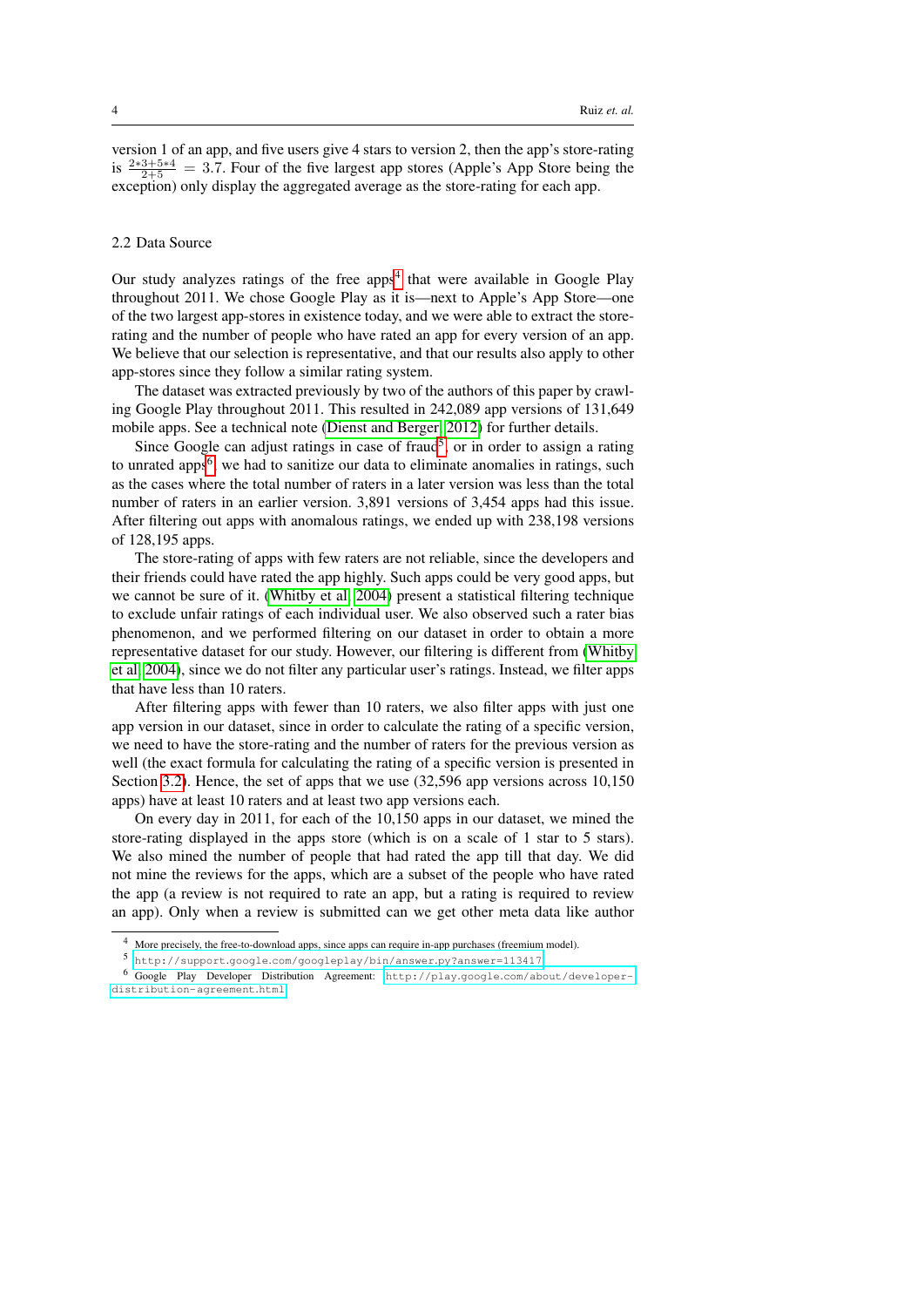name, device name etc. However, we downloaded the app binary everyday. When a new version of the app binary was available on a particular day, we knew that a new version of the app was released on that day. Using this information, we were able to reconstruct the version history of an app and how the ratings evolved from version to version. In the Google Play store, only store-ratings are available and no version-ratings are available. Hence, if we want to know the version-rating, we have to manually reconstruct it from the version history. More details on how the versionratings are calculated is in [subsection 3.2.](#page-4-1) We have made the data available in order to make our study replicable  $<sup>7</sup>$  $<sup>7</sup>$  $<sup>7</sup>$ .</sup>

#### <span id="page-4-0"></span>3 How responsive is the store-rating to new versions of an app?

#### 3.1 Motivation

The displayed store-rating of an app is an important indicator of its user-perceived satisfaction. It is essential for such a rating to be representative of the evolving nature of apps, in contrast to books which do not undergo much change (often no change) after they are released. In this research question, we examine whether we would notice a change in the store-rating of an app, given a rise or a drop in the rating of a specific version of that app.

#### <span id="page-4-1"></span>3.2 Approach for Calculating Store and Version-Rating

As explained in [section 1,](#page-1-3) each app has a rating that is displayed in its page on the app store, which we call the store-rating. The store-rating of an app is calculated by the app stores (and not by us) as follows:

$$
store_i = \frac{sum\ of\ all\ the\ individual\ ratings\ assigned\ to\ the\ app\ until\ version\ i}{nr\_ratings\_until\_i}
$$
\n(1)

where  $store_i$  is the store-rating of the app recorded at version i, and  $nr\_ratings\_until\_i$ is the total number of ratings across all versions up until version i. Essentially,  $store_i$ is the average rating of an app overall, from the first version until the current version.

A key metric in addition to the store-rating and the number of raters (which are directly gathered from Google Play [\(Google, 2013\)](#page-10-2)), is the rating assigned to a specific version of an app, which we call *version-rating*. Since Google Play does not offer this information—if it is recorded at all—we reconstruct the version-rating of the  $i^{th}$  version of an app as follows:

<span id="page-4-3"></span>
$$
version-rating_i = \frac{store_i * nr\_ratings\_until\_i - store_{i-1} * nr\_ratings\_until\_i - 1}{nr\_ratings\_until\_i - nr\_ratings\_until\_i - 1}
$$
\n(2)

<span id="page-4-2"></span><sup>7</sup> http://sailhome.cs.queensu.[ca/replication/2014/Ratings\\_IEEE\\_SW/](http://sailhome.cs.queensu.ca/replication/2014/Ratings_IEEE_SW/Ratings_Data.csv) [Ratings\\_Data](http://sailhome.cs.queensu.ca/replication/2014/Ratings_IEEE_SW/Ratings_Data.csv).csv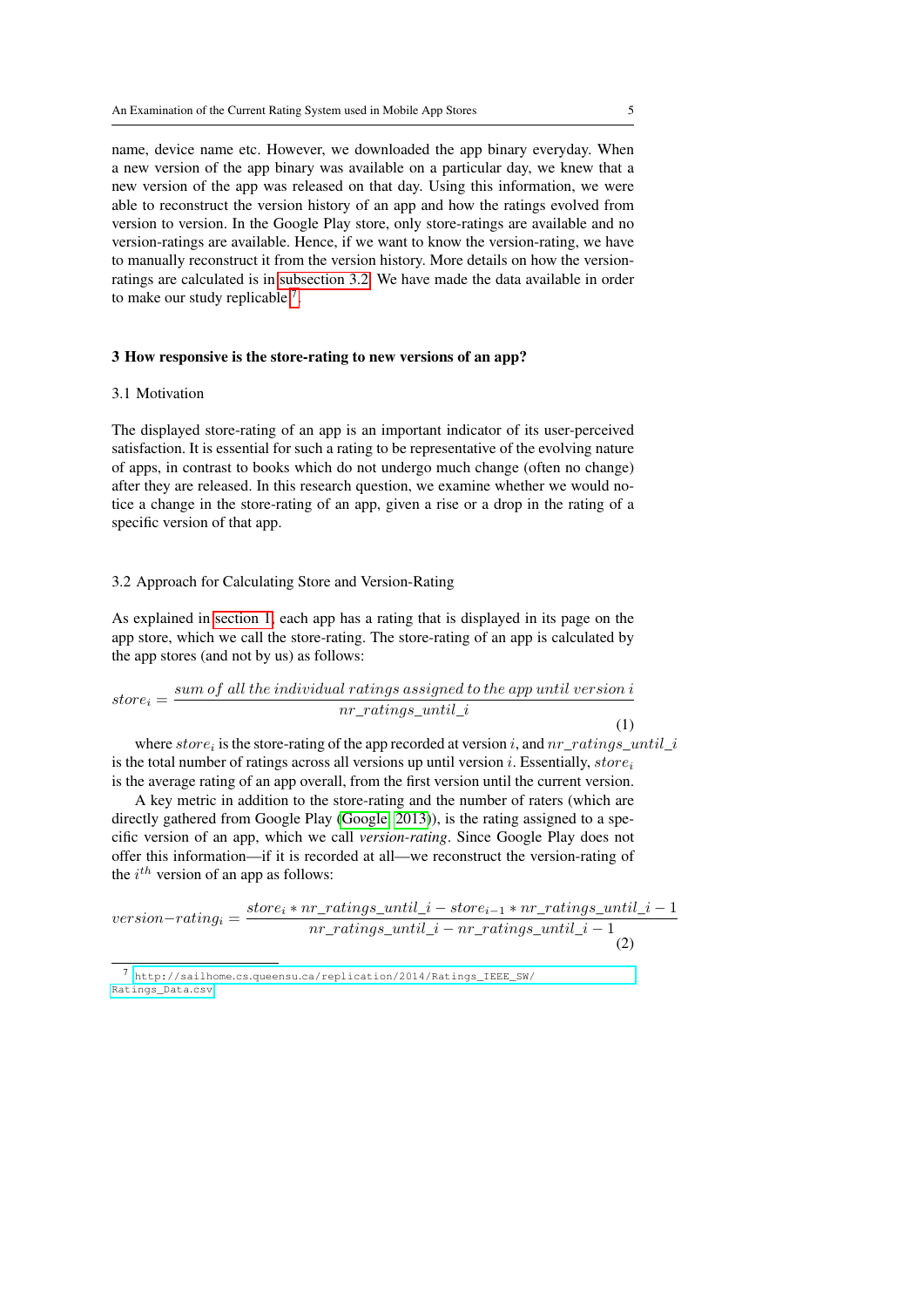Ĭ.

✁

The numerator corresponds to the total number of stars awarded to version  $i$  by all of version i's raters, while the denominator corresponds to the number of ratings of version i. Our analysis focuses on apps with at least two (when studying versionrating) or three versions (when studying increases in version-rating), since we cannot calculate the version-rating metric for the first fetched version. We calculate the version-rating for each app version using [Equation 2](#page-4-3) above.

#### 3.3 Case Study Results

✄

 $\overline{a}$ 

We use hexbin plots to examine our research question. A hexbin plot adds an additional dimension to the regular scatterplot. Besides the relationship between the x and y-axis measures, the hexbin plot captures the frequency of each point in the scatterplot, by dividing the plot in different hexagons, each of which gets a color representing the number of observations falling within it. In our case, we plot the change (increase/decrease) in the store-rating of an app from one version to another on the xaxis and the change in the version-rating of the corresponding app from the same two versions on the y-axis. The darkness of a hexagon in the hexbin plot indicates the frequency of apps that have a particular combination of version-rating and store-rating. [Figure 1](#page-6-0) plots for each successive pair of app versions the increase in version-rating versus the increase in store-rating.

We can observe three phenomena in the hexbin plot of [Figure 1.](#page-6-0) First, the majority of rating changes float around 0 for both version- and store-rating (dark black cells), *i.e.*, this is the case where no rating change happens. Second, we see a long vertical stretch of version delta ratings (between -3 and 3), with only a short horizontal stretch of store-rating deltas (between -1 and 1). Thus, changes in version rating did not have any corresponding change in the corresponding store-rating of the app, confirming that the store-rating indeed dampens the effect of fluctuations in quality. Third, we observe a slight diagonal pattern from the bottom left to the upper right showing that changes in version-rating can have a corresponding, but dampened (across a smaller range of changes) change in store-rating of the app.

To better understand the dampening effect, we also calculate the percentage of app versions in which a change in version-rating results in a visible change in storerating. "Visible" here means that the store-rating changed more than half a star (since app stores typically visualize ratings in terms of stars). In 78.8% to 97.4% of all app versions, version-rating star changes do not result in a change in store-rating stars. 11.2%, 21.0% and 14.3% of app versions that lose 1, 2 or 3 version-rating stars respectively, only lose 1 store-rating star, while 9.3%, 20.0% and 14.3% of apps that won 1, 2 or 3 version-rating stars respectively, only won 1 store-rating star.

*The store-rating is very resilient to changes in the version-rating.*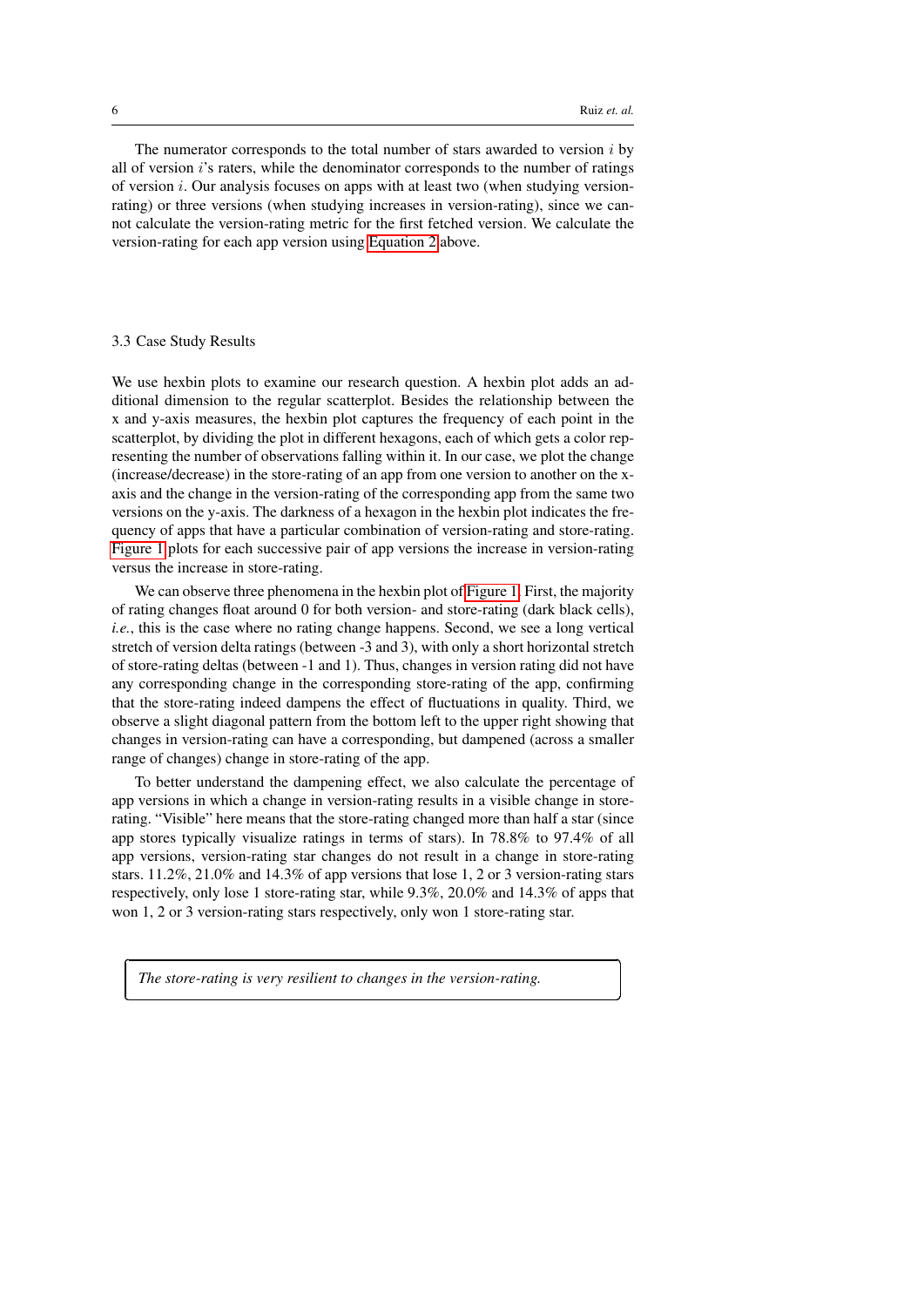

<span id="page-6-0"></span>Fig. 1 Scatterplot of increase in version-rating for each successive pair of all versions of the apps with at least two versions in 2011 and 10 raters per version versus the corresponding increase in store-rating of the app.

3.4 Discussion: Why are store-ratings resilient to change?

For each app in our filtered dataset, we determine the change in store-rating between their first and last version in 2011. We also determine the total number of people who had rated each app until the first version in 2011. Then we plot a scatterplot in [Figure 2](#page-7-0) with the change in rating on the y-axis and the initial number of raters on the x-axis.

Given that the X axis is in logarithmic scale, the plot clearly shows that the more raters an app has at the beginning of 2011, the more resilient the app will be to changes in its store-rating, even after an entire year of user ratings are accumulated. For example, the variance and standard deviation for the change in store-rating among apps that have fewer than 5000 raters to begin with, is 28 times and 5 times higher than apps with more than 5000 raters respectively. Therefore, this implies that developers of an app with a high store-rating and high number of raters have some leeway to experiment in a new version without their store-rating being affected negatively, while developers of apps with a poor store-rating yet high number of raters will find it nearly impossible to improve their store-rating.

We looked at six more months of rating data from KakaoTalk (i.e., a total period from January 2011 to June 2012), which was one of the apps with the largest number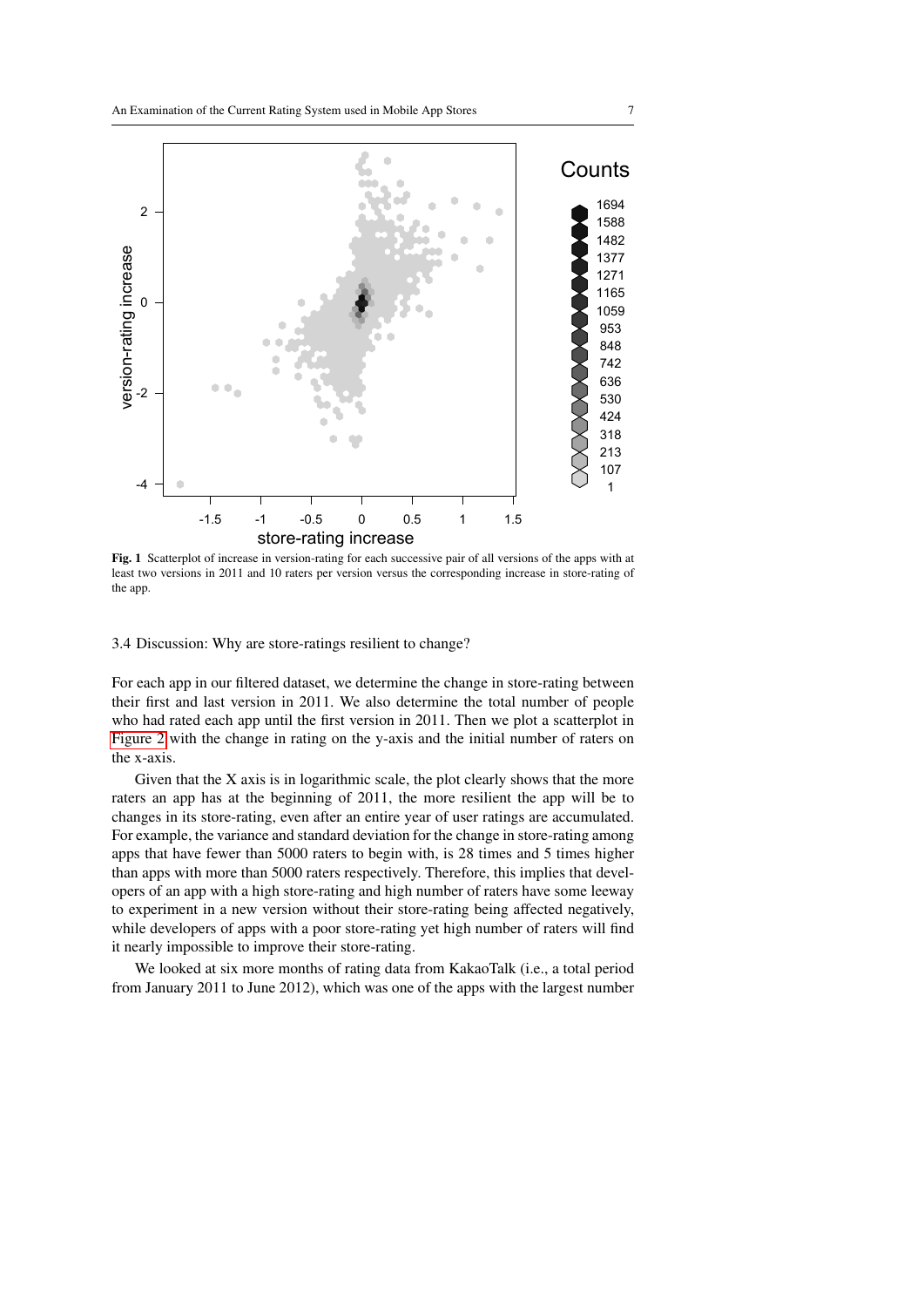☎

✆



<span id="page-7-0"></span>Fig. 2 Scatterplot of store-rating increase between the first and last version of apps with at least two versions in 2011 versus the total number of raters up until the first version in 2011.

of ratings, to see how its store- and version-ratings have fluctuated. KakaoTalk had 229,869 raters by Jan 2011, and 936,497 raters by June 2012. It stayed at a storerating of 4.5. However, the version-rating dropped once by 1.54 and increased once by 1.44 in those six months. KakaoTalk is an example of an app with highly fluctuating version-ratings that do not impact its very stable store-rating.

These observations suggest that the real quality of an app does not really matter once a massive number of users has rated the app favourably, since the displayed store-rating remains the same. While this displayed store-rating might be resilient, the version-rating of a specific app version provides a more instantaneous and hence accurate view of the perceived quality of a particular app.

*Store-ratings are resilient to change once a substantial number of people have rated the app, even though the version-rating might fluctuate heavily.*

 $\overline{a}$ 

✝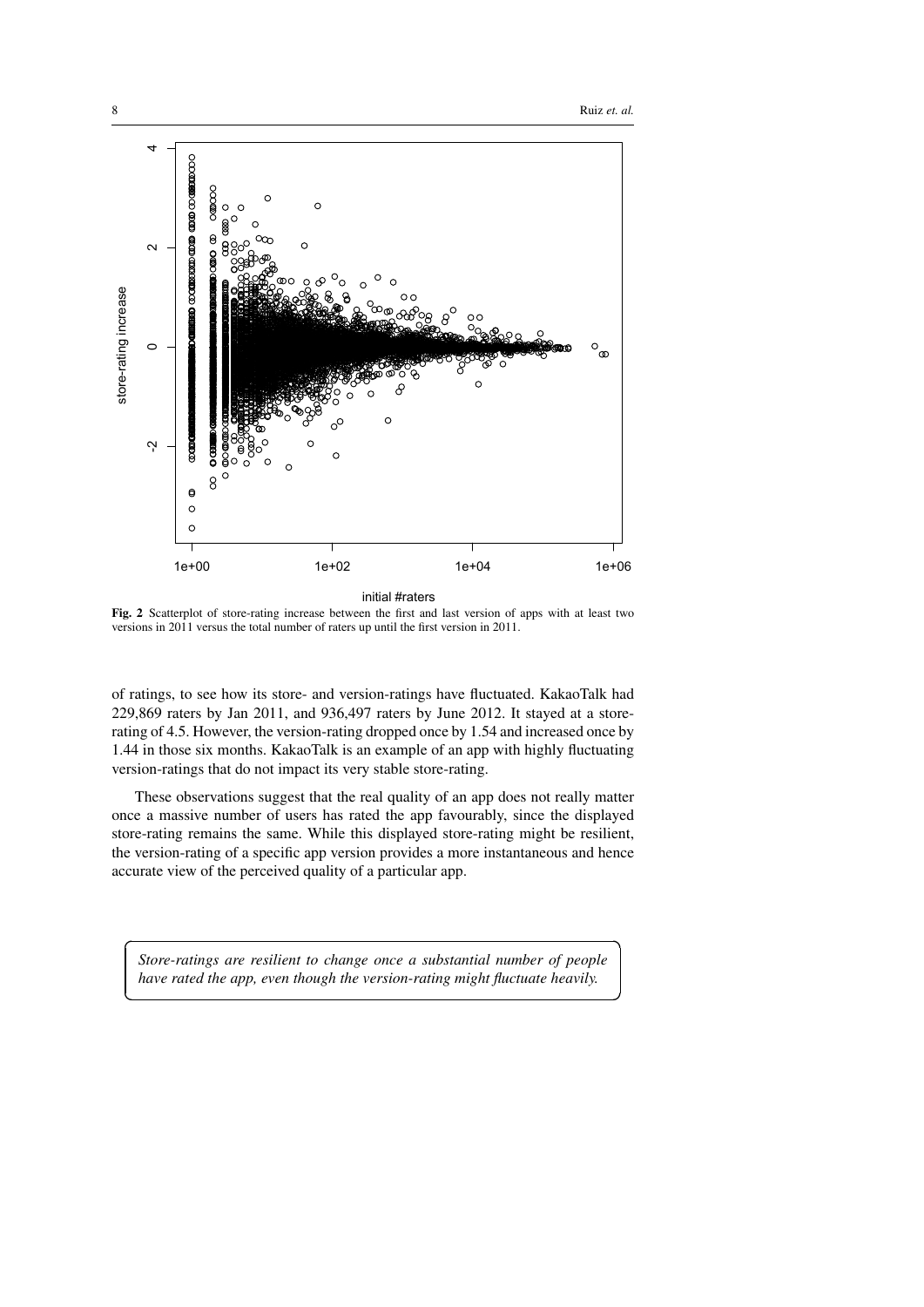#### <span id="page-8-0"></span>4 Threats to Validity

#### 4.1 External Validity

We studied the Android platform with data spanning 2011 since we had readily available APIs to mine apps from the Google Play store. We chose to study only the free apps because we required access to the source code or bytecode, which is not possible for paid apps without actually paying. Since the Android platform has the largest user base [\(Kellogg, 2011\)](#page-11-4), it has the largest number of downloads [\(Pettey and](#page-11-5) [van der Meulen, 2012\)](#page-11-5), and free apps represent 75% of the total number of apps in the Google Play app-store [\(AppBrain, 2013\)](#page-10-3). Additionally, we only look at data from 2011. However, the rating system in the Google Play and various other app stores are still the same. Hence, we believe that our case study space is broad and practical enough to draw valid conclusions.

#### 4.2 Internal Validity

We used publicly available APIs to mine the Google Play app-store. Our crawling tools collected the data from the store automatically. Although we have taken every possible step to ensure correct working of our tools, we could not collect every app in the market every day, since we are restricted by the number of queries that can be run against the app-store. This means that we may have missed particular versions of an app. However, since these crawling APIs are used extensively by others too, and since our frequency of data collection is higher than the frequency of new releases of an app, we believe that our results do not suffer significantly from such threats.

The last author is NSERC/RIM Industrial Research Chair in Software Engineering of Ultra-Large-Scale (ULS). Even though BlackBerry is a competitor of Android, we hope to have controlled for this threat, since all analyses were interpreted and validated jointly by all authors.

#### 4.3 Construct Validity

In the present Google Play app-store, it is not clear when app-users rate an app. App-users may rate an app at any time independently of the current version released on Google Play. Hence, the version-rating that we calculate may not be perfectly accurate. However, the version-rating is not inherently present in any of the app-stores (except the Apple App Store), and since we downloaded the apps at frequent intervals, we believe that we captured the version-rating as accurately as possible. Finally, only a small number of people might rate a particular app, yielding a relatively unreliable rating. Since we filtered out apps with a low number of raters, the effect of anomalous raters has been dealt with.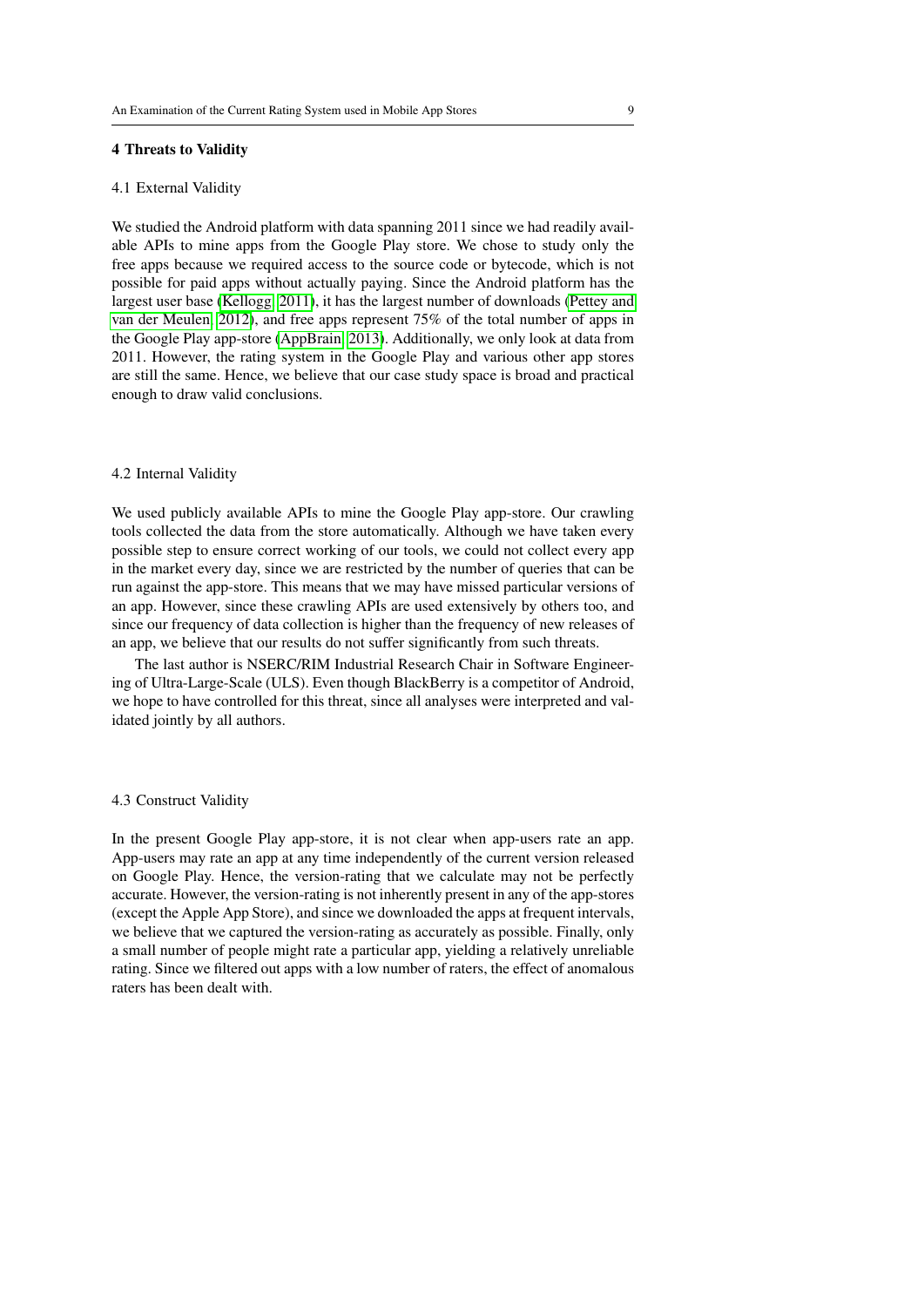# <span id="page-9-0"></span>5 Related Work

We consider that our work is related to review systems. Hence, we present work related to review systems, and discuss the differences with our work.

[\(Galvis Carreño and Winbladh, 2013;](#page-10-4) [Iacob and Harrison, 2013\)](#page-11-6) have each analysed the textual content present in the user reviews of mobile apps for the purpose of requirements elicitation. In our study we examine the ratings assigned to the app by the users and not the textual content of the reviews. The goal of our study is also different - 'Is the current ratings system in the Google Play store appropriate?'.

Amazon.com has also been the subject of several studies about its review system. [\(Chevalier and Mayzlin, 2006\)](#page-10-0) studied behavioral patterns of reviewers on the two online booksellers Amazon.com and Barnesandnoble.com. They found that positive reviews on a book results in the increase of sales of that book.

[\(Wang et al, 2008\)](#page-11-7) proposed a system to improve Amazon's review system adding two factors: review credibility and time decay. [\(Mui et al, 2001\)](#page-11-8) proposed a Bayesian probabilistic technique to weight a rating based on the rater's personalization. [\(Cui](#page-10-5) [et al, 2010\)](#page-10-5) studied the effect of early electronic word-of-mouth (WOM) in Amazon from data collected during a period of nine months. Surprisingly, they found that negative reviews have a strong positive effect on the sales of new products (*i.e.*, negative reviews help increase the sales) as long as most reviews are positive. The negative review's effect however, decreases with time. They posit that once a substantial number of reviews are in (critical mass of adopters reached), it will positively affect sales. Thus the early reviews are critical for a product's success. We find a similar trend in our study too. If the initial ratings of an app are poor and has been rated by a substantial number of raters, then it is very difficult for the store-rating to ever recover.

Our work differs from the aforementioned works mainly in the following aspect: we use a different object of study, the Google Play app-store, where the type of product is software (apps), which changes frequently over time (and can be updated easily) compared to books and other products. Additionally, newer versions of books and other products get released as a new product and not an updated version of the same product.

#### <span id="page-9-1"></span>6 Conclusion and Recommendations

This study examined 32,596 app versions across 10,150 apps from the Google Play store collected over a time span of one year in order to analyze the dynamics of store-ratings of mobile apps that are displayed next to the app in the store. Since such ratings are one of the primary means for apps to attract users and generate revenues, we studied the impact of using the store-rating for an app, and how the ratings of apps vary from one version to another.

We find that due to the cumulative nature of the current store-rating, it is very difficult to climb up from an initial poor rating after a large number of raters have rated an app. From this, we conclude that the system of store-rating for apps is insufficient.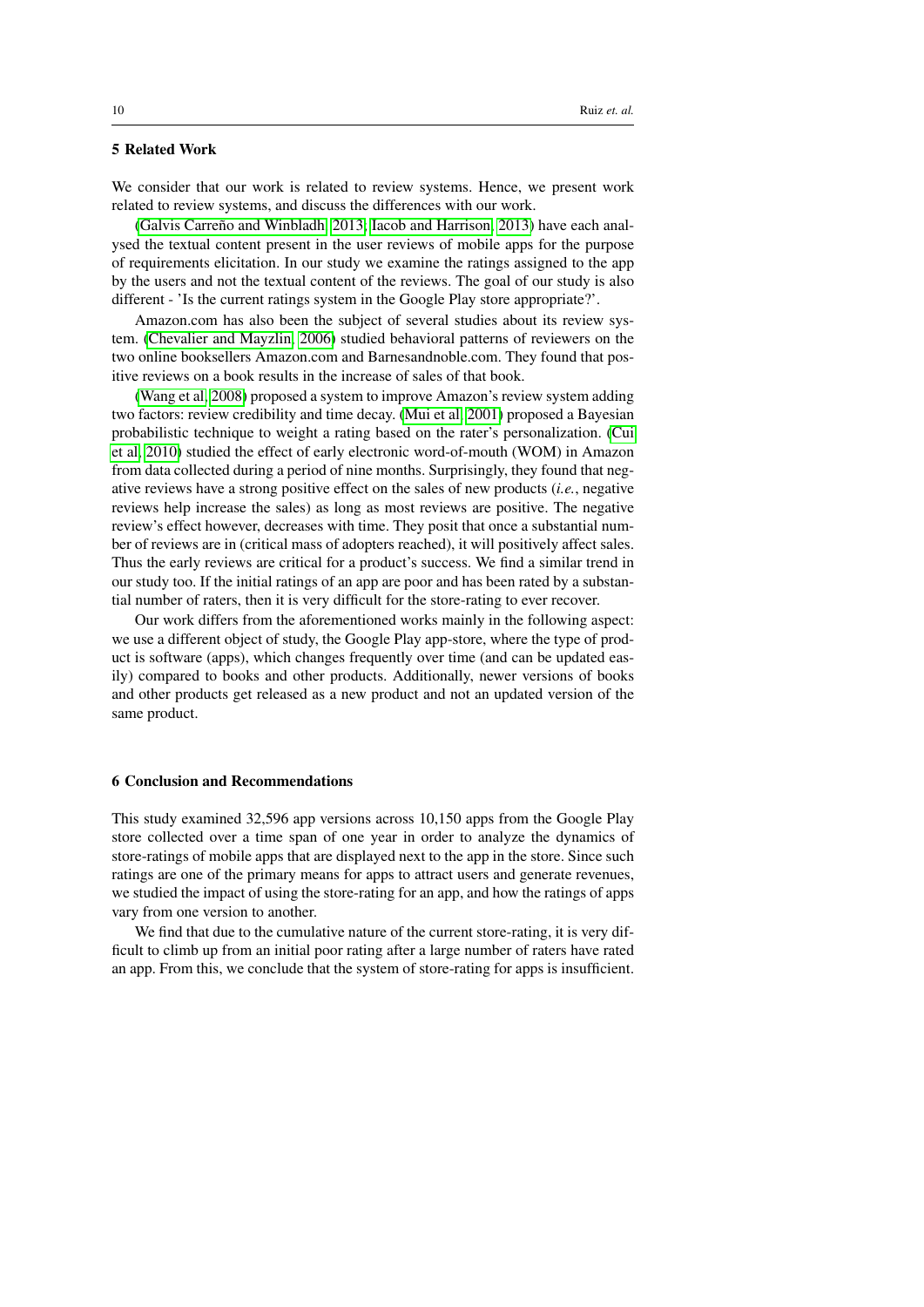Therefore, our recommendations are:

## App-store-owners

- 1. Should display both the current store-rating as well as version-rating (for at least the current version, which the Apple App Store currently practices). Otherwise, app-developers have no incentive to maintain or improve the rating (perceived quality) of the app. Therefore the app-users risk not having access to the best quality apps.
- 2. More advanced methods to generate a rating should be explored, one option being a rating system that exponentially decays the older ratings – hence putting more emphasis on recent version-ratings over much older (and most likely outdated) version-ratings.

# App-developers

- 1. If the practice of only displaying the current store-ratings is followed, then there is limited benefit from releasing a new and improved version of a low-rated app. Instead, we recommend that the app-developers release the new version of an app that has a poor store-rating as a new app, and redirect their current user base to the new app.
- 2. The release strategy of "Release early, Fix later" is not an optimal strategy for an initial or early app version with respect to the current system of store-ratings. An initial version of low quality could get enough users to rate the app poorly, and make it difficult to bring the store-rating back up to 4 stars or more. This underlines the importance of prioritization of requirements as well as sufficient quality assurance of (at least) early versions of a mobile app.

# References

- <span id="page-10-3"></span>AppBrain (2013) Comparison of free and paid android apps. URL http://www.appbrain.[com/stats/free-and-paid-android](http://www.appbrain.com/stats/free-and-paid-android-applications)[applications](http://www.appbrain.com/stats/free-and-paid-android-applications)
- <span id="page-10-0"></span>Chevalier JA, Mayzlin D (2006) The effect of word of mouth on sales: Online book reviews. Journal of Marketing Research 43(3):345–354
- <span id="page-10-5"></span>Cui G, kwong Lui H, Guo X (2010) Online reviews as a driver of new product sales. In: Management of e-Commerce and e-Government (ICMeCG), 2010 Fourth International Conference on, pp 20 –25
- <span id="page-10-1"></span>Dienst S, Berger T (2012) Static analysis of app dependencies in android bytecode. Tech. Note, available at http://www.informatik.[uni-leipzig](http://www.informatik.uni-leipzig.de/~berger/tr/2012-dienst.pdf).de/ [~berger/tr/2012-dienst](http://www.informatik.uni-leipzig.de/~berger/tr/2012-dienst.pdf).pdf
- <span id="page-10-4"></span>Galvis Carreño LV, Winbladh K (2013) Analysis of user comments: An approach for software requirements evolution. In: Proceedings of the 2013 International Conference on Software Engineering, ICSE '13, pp 582–591
- <span id="page-10-2"></span>Google (2013) Ratings and comments. URL [http://support](http://support.google.com/googleplay/android-developer/bin/answer.py?answer=138230).google.com/ [googleplay/android-developer/bin/answer](http://support.google.com/googleplay/android-developer/bin/answer.py?answer=138230).py?answer= [138230](http://support.google.com/googleplay/android-developer/bin/answer.py?answer=138230)